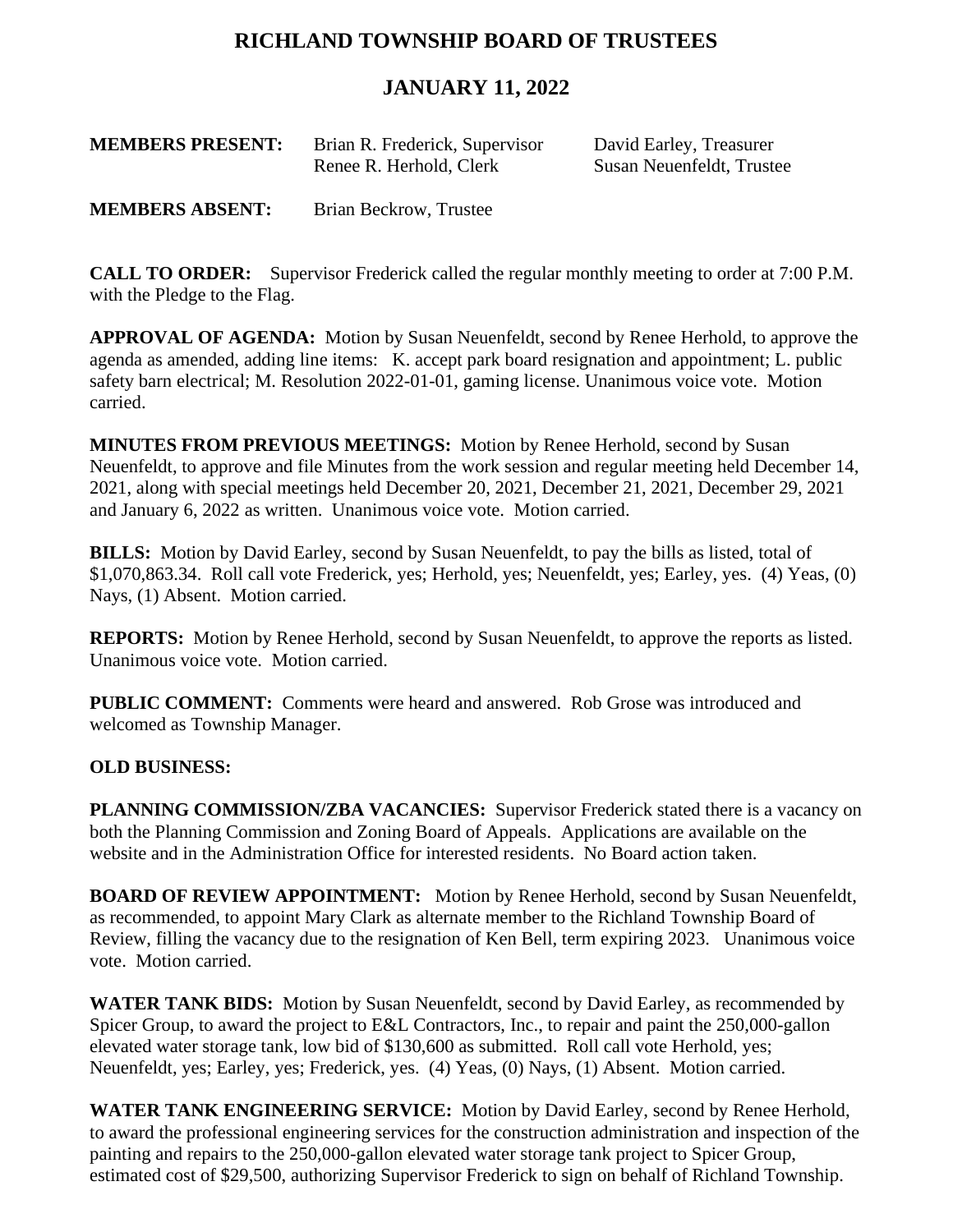#### **Board of Trustee Meeting, 01/11/22 Page 2 of 3**

Roll call vote Neuenfeldt, yes; Earley, yes; Frederick, yes; Herhold, yes. (4) Yeas, (0) Nays, (1) Absent. Motion carried.

### **NEW BUSINESS:**

**ASSESSOR CONTRACT:** Motion by Susan Neuenfeldt, second by David Earley, to approve a twoyear contract with Frank Roenicke for Assessing Services, April 1, 2022 through March 31, 2024 as presented, rate of \$20,100 for each assessment year, authorizing Supervisor Frederick and Clerk Herhold to sign on behalf of Richland Township. Roll call vote Earley, yes; Frederick, yes; Herhold, yes; Neuenfeldt, yes. (4) Yeas, (0) Nays, (1) Absent. Motion carried.

**ZONING ADMINISTRATOR/ORDINANCE ENFORCEMENT CONTRACT:** Motion by Susan Neuenfeldt, second by Renee Herhold, to approve a one-year contract with Kim Reiss for Zoning Administrator/Ordinance Enforcement Contract, April 1, 2022 through March 31, 2023, rate of \$541 per month, authorizing Supervisor Frederick and Clerk Herhold to sign on behalf of Richland Township. Roll call vote Frederick, yes; Herhold, yes; Neuenfeldt, yes; Earley, yes. (4) Yeas, (0) Nays, (1) Absent. Motion carried.

**BUILDING INSPECTOR CONTRACT:** Motion by Renee Herhold, second by David Earley, to approve the two-year contract with Scott Crofoot for Building Inspector, April 1, 2022 through March 31, 2024 as presented, rate of \$500 per month plus \$15.00 per month for use of phone, authorizing Supervisor Frederick and Clerk Herhold to sign on behalf of Richland Township. Roll call vote Herhold, yes; Neuenfeldt, yes; Earley, yes; Frederick, yes. (4) Yeas, (0) Nays, (1) Absent. Motion carried.

**ELECTRICAL INSPECTOR CONTRACT:** Motion by Susan Neuenfeldt, second by Renee Herhold, to approve the two-year contract with Jay Wale for Electrical Inspector, April 1, 2022 through March 31, 2024 as presented, rate of eighty percent (80%) of total permit fees, authorizing Supervisor Frederick and Clerk Herhold to sign on behalf of Richland Township. Roll call vote Neuenfeldt, yes; Earley, yes; Frederick, yes; Herhold, yes. (4) Yeas, (0) Nays, (1) Absent. Motion carried.

**MECHANICAL/PLUMBING INSPECTOR CONTRACT:** Motion by Renee Herhold, second by Susan Neuenfeldt, to approve the two-year contract with Greg Younk for Mechanical/Plumbing Inspector, April 1, 2022 through March 31, 2024 as presented, rate of eighty percent (80%) of total permit fees, authorizing Supervisor Frederick and Clerk Herhold to sign on behalf of Richland Township. Roll call vote Earley, yes; Frederick, yes; Herhold, yes; Neuenfeldt, yes. (4) Yeas, (0) Nays, (1) Absent. Motion carried.

**PUMP STATION MAINTENANCE**: Motion by Susan Neuenfeldt, second by David Earley, to contract with Kennedy Industries for annual preventative maintenance inspections on the main pump station, total cost of \$2,265, authorizing Supervisor Frederick to sign on behalf of Richland Township. Roll call vote Frederick, yes; Herhold, yes; Neuenfeldt, yes; Earley, yes. (4) Yeas, (0) Nays, (1) Absent. Motion carried.

**2022-2023 FISCAL YEAR EMPLOYEE WAGES:** Motion by Susan Neuenfeldt, second by David Earley, as recommended by the Wage Committee and Salary Compensation Committee to increase wages for the 2022-2023 fiscal year by three percent (3%) for the following: Supervisor/Clerk/Treasurer from \$9,500/year to \$9785/year; Trustees from \$80/per meeting to \$82.40/per meeting; Office Manager from \$19.00/hour to \$19.57/hour; Office Assistant from \$12.25/hour to \$12.62/hour; Department of Public Works Superintendent from \$25.25/hour to